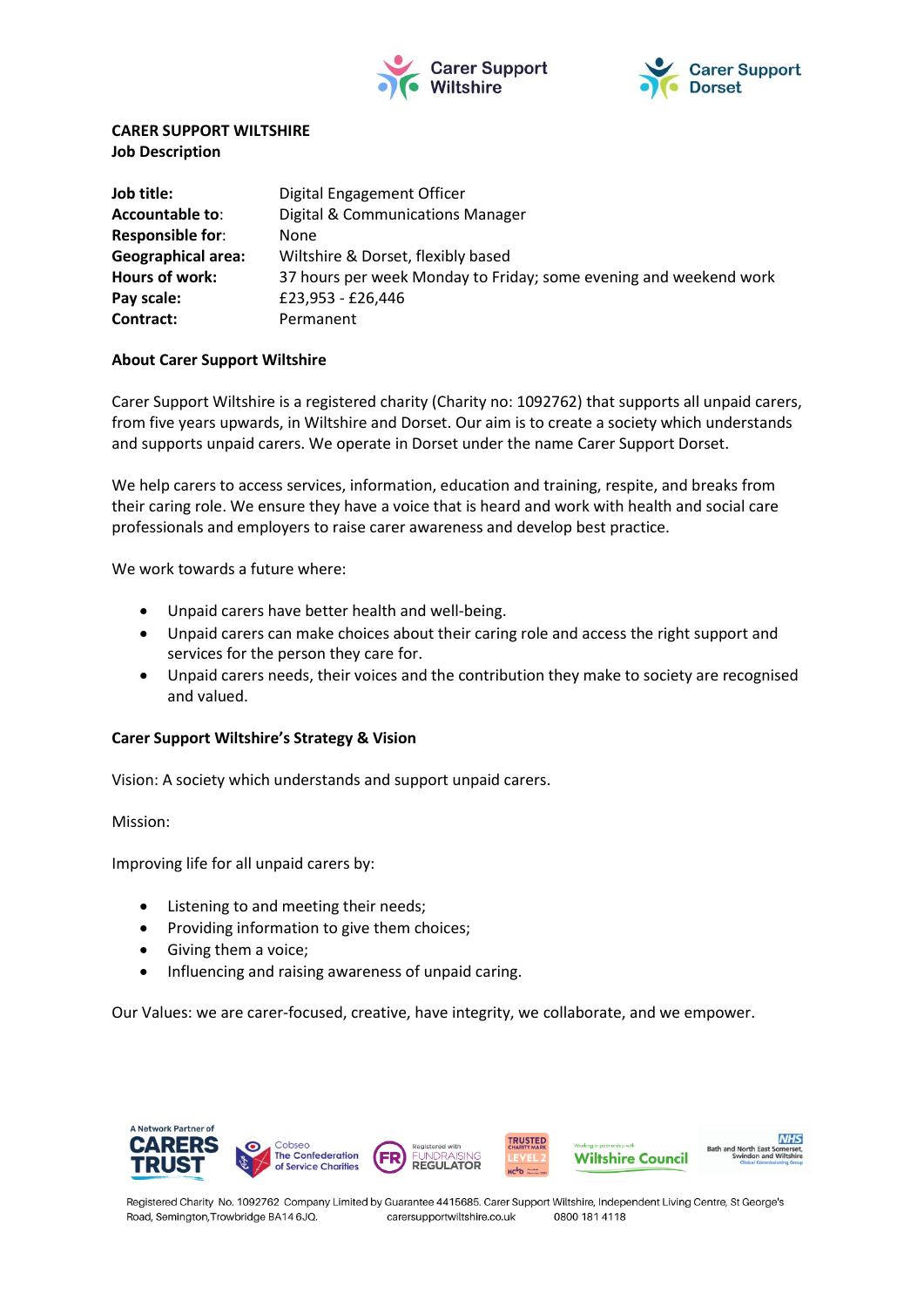



### **The role**

Carer Support Wiltshire has a dynamic fundraising and communications team which has ambitious goals in raising awareness of the charity amongst potential volunteers, the local community and fundraising partners. We are now looking for a Digital Engagement Officer to create compelling fundraising, volunteering and partner content that will inspire our supporters and help maximise opportunities for income generation and volunteering.

This role will work across the communications, fundraising and volunteering teams to develop the key messages, content and activity to enable us to acquire, renew, engage and retain supporters & volunteers. This is a brilliant opportunity for someone with a strong understanding of what makes a good fundraising and volunteering story and the ability to transform this into inspiring content for a range of audiences.

## **Main areas of responsibility**

The key focus of the role will be:

- 1. Content and asset creation that conveys the impact and breadth of Carer Support Wiltshire's work in order to develop and deliver on our fundraising and volunteering strategies.
- 2. Creating tools and activities to communicate effectively with our range of donors to encourage their sustained support and deepen their engagement
- 3. Creating tools and activities to communicate effectively with our range of volunteers to encourage their sustained support and deepen their engagement
- 4. Work closely with the rest of the communications team to develop tailored communication plans and content that tells the powerful story of Carer Support Wiltshire
- 5. Create engaging opportunities to promote income generation to new audiences and donor groups
- 6. Create engaging opportunities to promote volunteering to new audiences

# Responsibilities:

Contributing to Carer Support Wiltshire's supporter and partner engagement activities by:

- Contributing to our content calendar bespoke e-communications for each fundraising stream to support excellent supporter experience and regular engagement with Carer Support Wiltshire
- Collating powerful and engaging case studies to demonstrate Carer Support Wiltshire's impact to funders in line with reporting requirements
- Ensuring appropriate recognition and acknowledgement of funder support is delivered through innovative means, in collaboration with the fundraising team
- In collaboration with the fundraising & communications team, develop impactful content for use in a range of fundraising presentations, proposals and meetings
- Leading on fundraising team initiatives such as Carer Support Wiltshire's Supporter Thank You event



Registered Charity No. 1092762 Company Limited by Guarantee 4415685. Carer Support Wiltshire, Independent Living Centre, St George's Road, Semington, Trowbridge BA14 6JQ. carersupportwiltshire.co.uk 0800 181 4118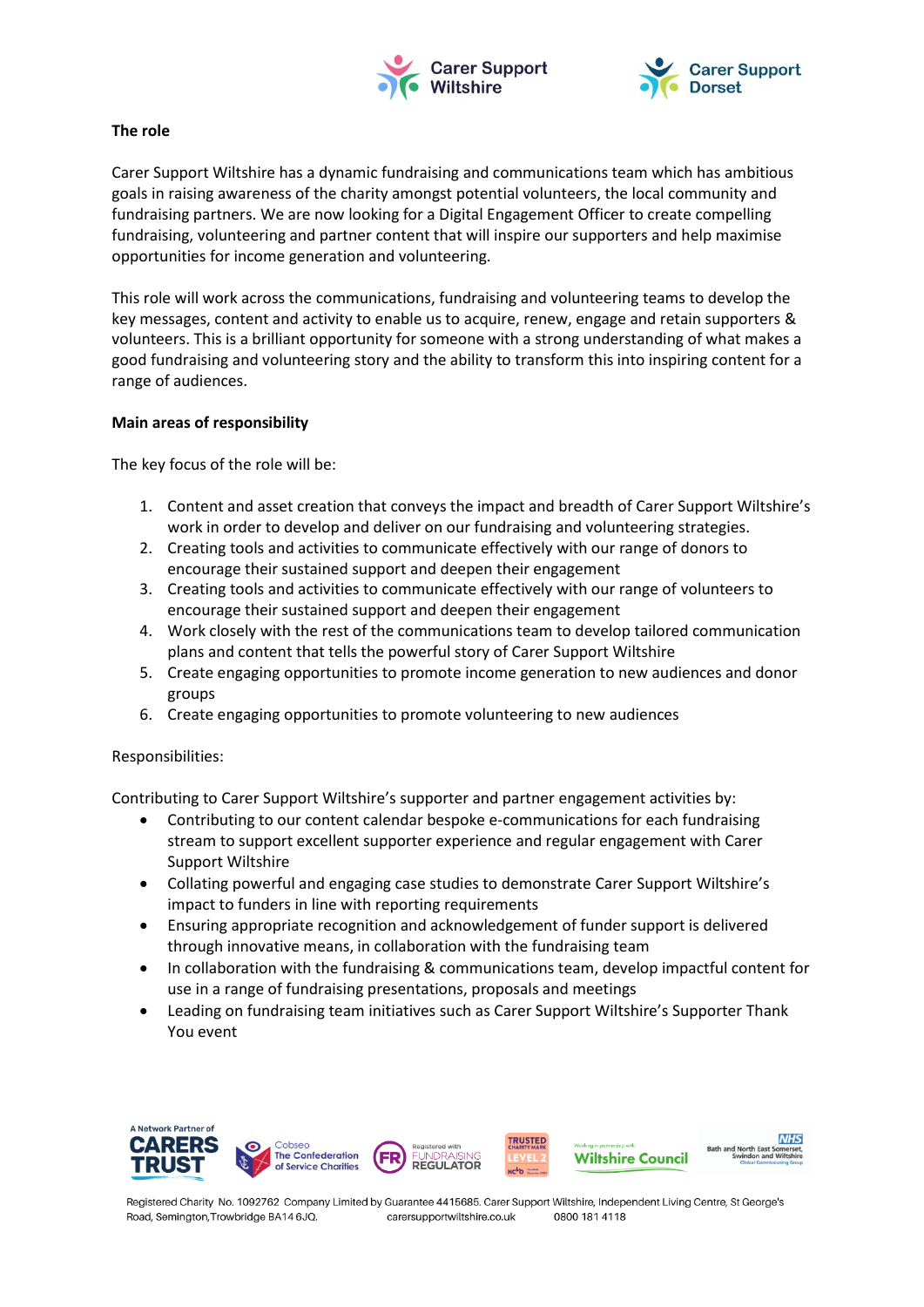



Broadening Carer Support Wiltshire's digital fundraising activities by:

- Developing and publishing written, visual, and audio content for the fundraising pages on Carer Support Wiltshire's websites and associated social media channels including Facebook, Twitter, LinkedIn, Instagram, in collaboration with the communications department
- Supporting the Head of Fundraising & Partnerships on seasonal campaigns and appeals throughout the year
- Working with the Head of Fundraising & Partnerships to monitor and review the performance of existing digital fundraising mechanics and developing new activities where appropriate
- Liaising with the Digital & Communications Manager to monitor and review traffic to and engagement with Carer Support Wiltshire's fundraising website pages and taking steps to increase both

Contributing to Carer Support Wiltshire's volunteering engagement activities by:

- Contributing to our content calendar bespoke e-communications supporting excellent volunteer experience and regular engagement with Carer Support Wiltshire
- Collating powerful and engaging case studies to demonstrate Carer Support Wiltshire's volunteering opportunities
- In collaboration with the volunteering team, develop impactful content for use in a range of volunteer presentations, proposals and meetings

Administration:

- Plan and manage innovative fundraising events and activities, whether physical or digital, such as charity auctions at industry events, world record attempts, challenges, concerts, quizzes
- Contributing to Carer Support Wiltshire's Trustee Annual Report & Impact Reports, in collaboration with the communications team
- Produce updates for Trustee meetings, in liaison with the Head of Fundraising & Partnerships
- Support the fundraising & communication teams with administration as required, updating proposals, presentations, fundraising and communications materials and other documents

# **Person Specification**

As an employer committed to Equal Opportunities, we will assess applications in line with these criteria that we consider either as being essential or desirable in this role.

Essential:

- Experience of working in communications and/or marketing within or for a fundraising and/or volunteering context
- Experience in designing and testing campaigns and messaging
- Writing for different audiences and using a range of digital, written and multimedia communications
- Confident in technical aspects of digital fundraising and donor acquisition



Registered Charity No. 1092762 Company Limited by Guarantee 4415685. Carer Support Wiltshire, Independent Living Centre, St George's Road, Semington, Trowbridge BA14 6JQ. carersupportwiltshire.co.uk 0800 181 4118